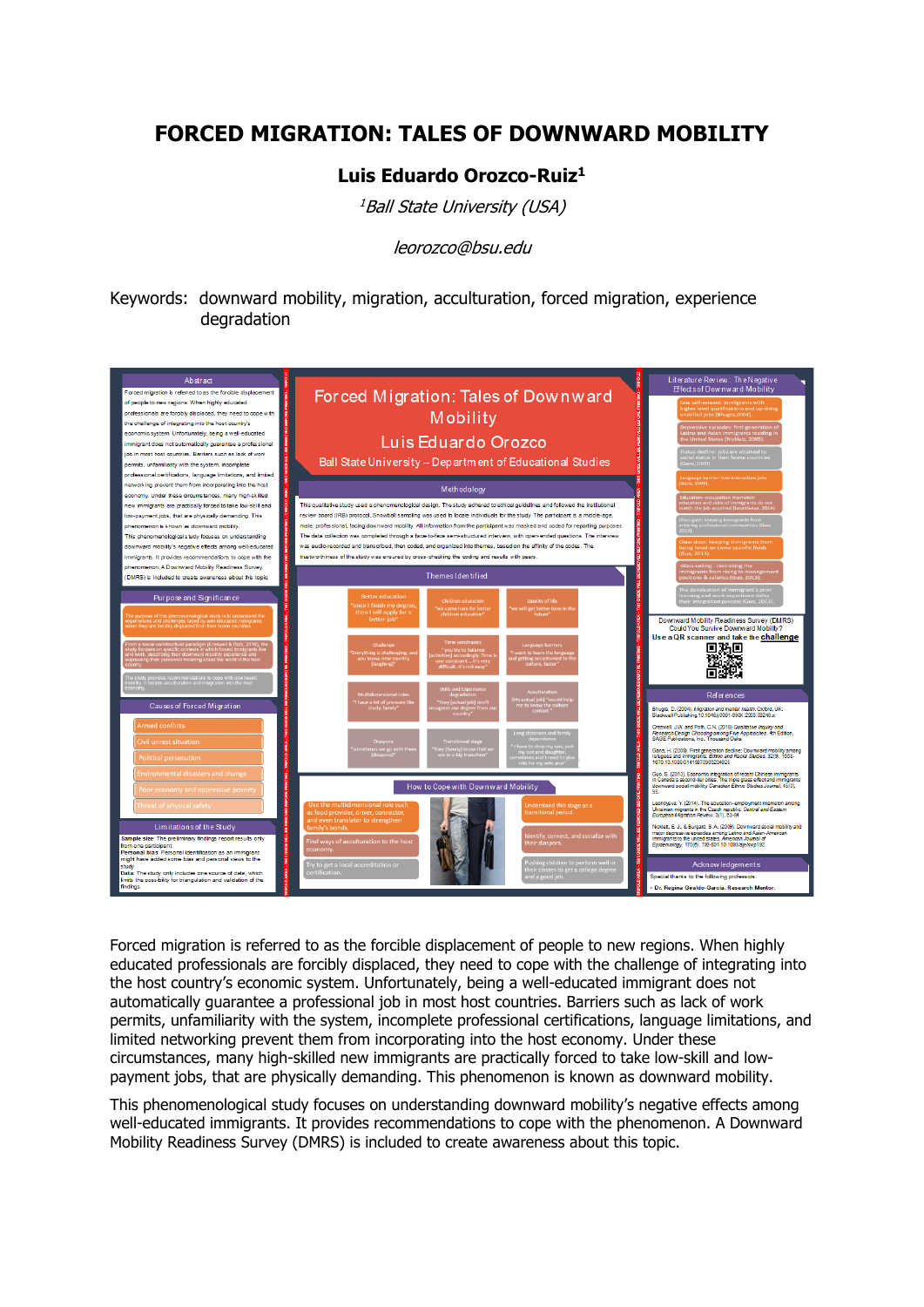## **References**

- Bhugra, D. (2004). Migration and mental health. Oxford, UK: Blackwell Publishing.10.1046/j.0001-690X.2003.00246.x
- Creswell, J.W. and Poth, C.N. (2018) Qualitative Inquiry and Research Design Choosing among Five Approaches. 4th Edition, SAGE Publications, Inc., Thousand Oaks
- Gans, H. (2009). First generation decline: Downward mobility among refugees and immigrants. *Ethnic* and Racial Studies, 32(9), 1658-1670.10.1080/01419870903204625
- Guo, S. (2013). Economic integration of recent Chinese immigrants in Canada's second-tier cities: The triple glass effect and immigrants' downward social mobility. Canadian Ethnic Studies Journal, 45(3), 95.
- Leontiyeva, Y. (2014). The education–employment mismatch among Ukrainian migrants in the Czech republic. Central and Eastern European Migration Review, 3(1), 63-84
- Nicklett, E. J., & Burgard, S. A. (2009). Downward social mobility and major depressive episodes among Latino and Asian-American immigrants to the united states. American Journal of Epidemiology, 170(6), 793-801.10.1093/aje/kwp192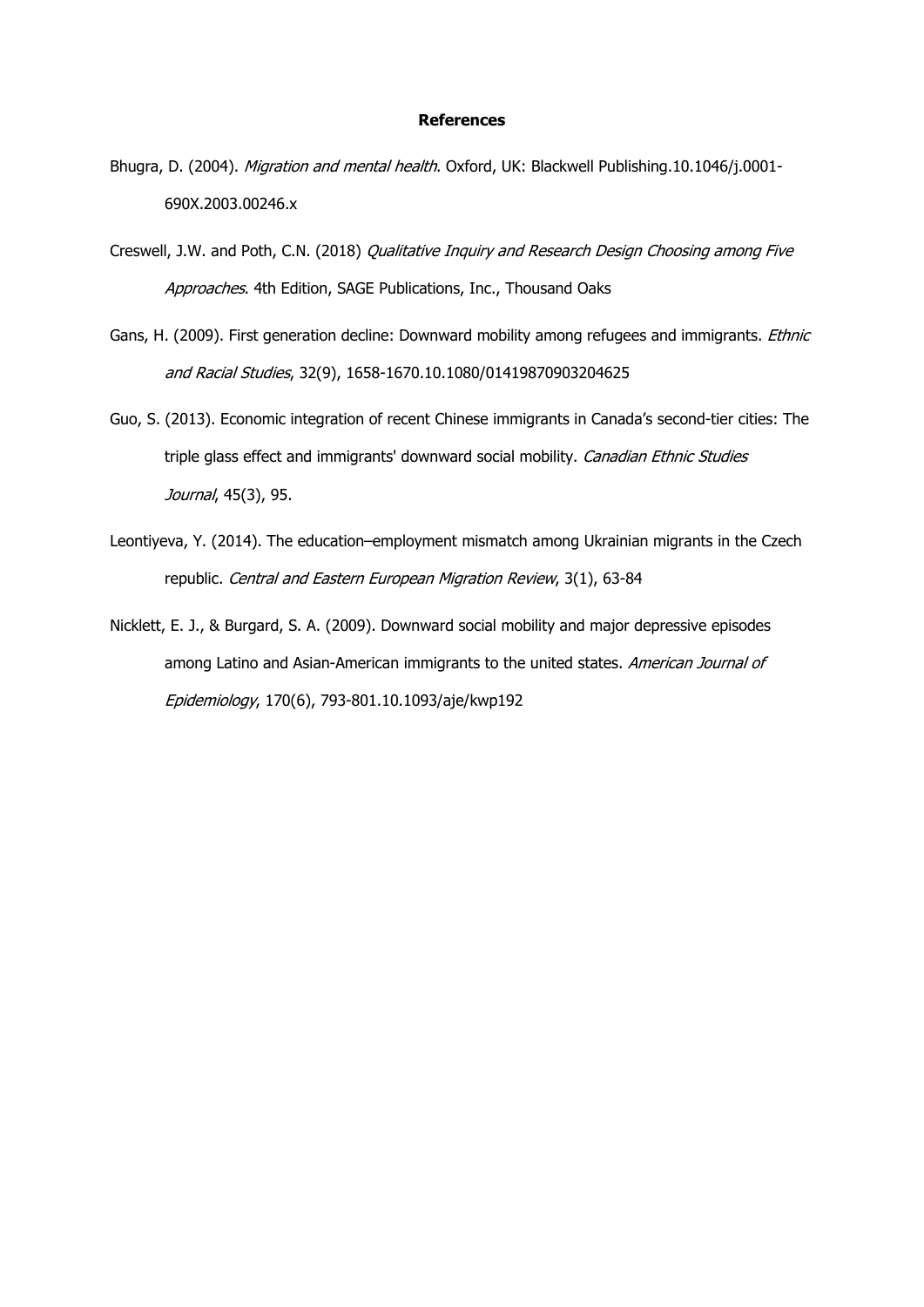## **Downward Mobility Readiness Survey (DMRS)**

Dear Educational Researcher:

The Downward Mobility Readiness Survey (DMRS) has been developed to assess the readiness of professionals to cope with downward mobility and creating awareness about this topic. Imagine yourself experiencing any of these situations in your country: armed conflicts, civil unrest situation, environmental disasters and change, political persecution, weak economy and oppressive poverty, or threat of physical safety. Based on the conditions mentioned above,you are forced to move to another country. Check one response answer (Yes =  $1 / No = 0$ ) by each item statement you agree/disagree with or willing to do. If you score more than 7 points, you might survive a downward mobility situation. However, resilience is a key trait among migrants who successfully cope with downward mobility challenges and acculturate and integrate into a host country.

Questions.

|    | Dimensions of Downward Mobility                                              | Yes   | No     |
|----|------------------------------------------------------------------------------|-------|--------|
|    |                                                                              | 1     | 0      |
|    |                                                                              | Point | Points |
| 1. | If my credentials and degrees are not recognized in the host country, I am   |       |        |
|    | willing to get my degree again.                                              |       |        |
| 2. | If necessary, I am willing to work at any lower-ranking low-pay job          |       |        |
|    |                                                                              |       |        |
|    | available.                                                                   |       |        |
| 3. | If I cannot work in my professional field, I have the skill-set to perform   |       |        |
|    | labor-intensive jobs.                                                        |       |        |
|    | 4. I can tolerate that my work's supervisor (s) is/are people with less      |       |        |
|    | education than mine.                                                         |       |        |
| 5. | I am willing to work overtime in a low-paying job or have two or three jobs  |       |        |
|    | just to make a more decent payment.                                          |       |        |
| 6. | I can tolerate being discriminated against every day and treated with        |       |        |
|    | prejudice because of my lower-ranking low-pay job.                           |       |        |
| 7. | If I do not speak the local language, but my kids have learned it at school, |       |        |
|    | I am willing to allow them to become my translators at most interactions.    |       |        |